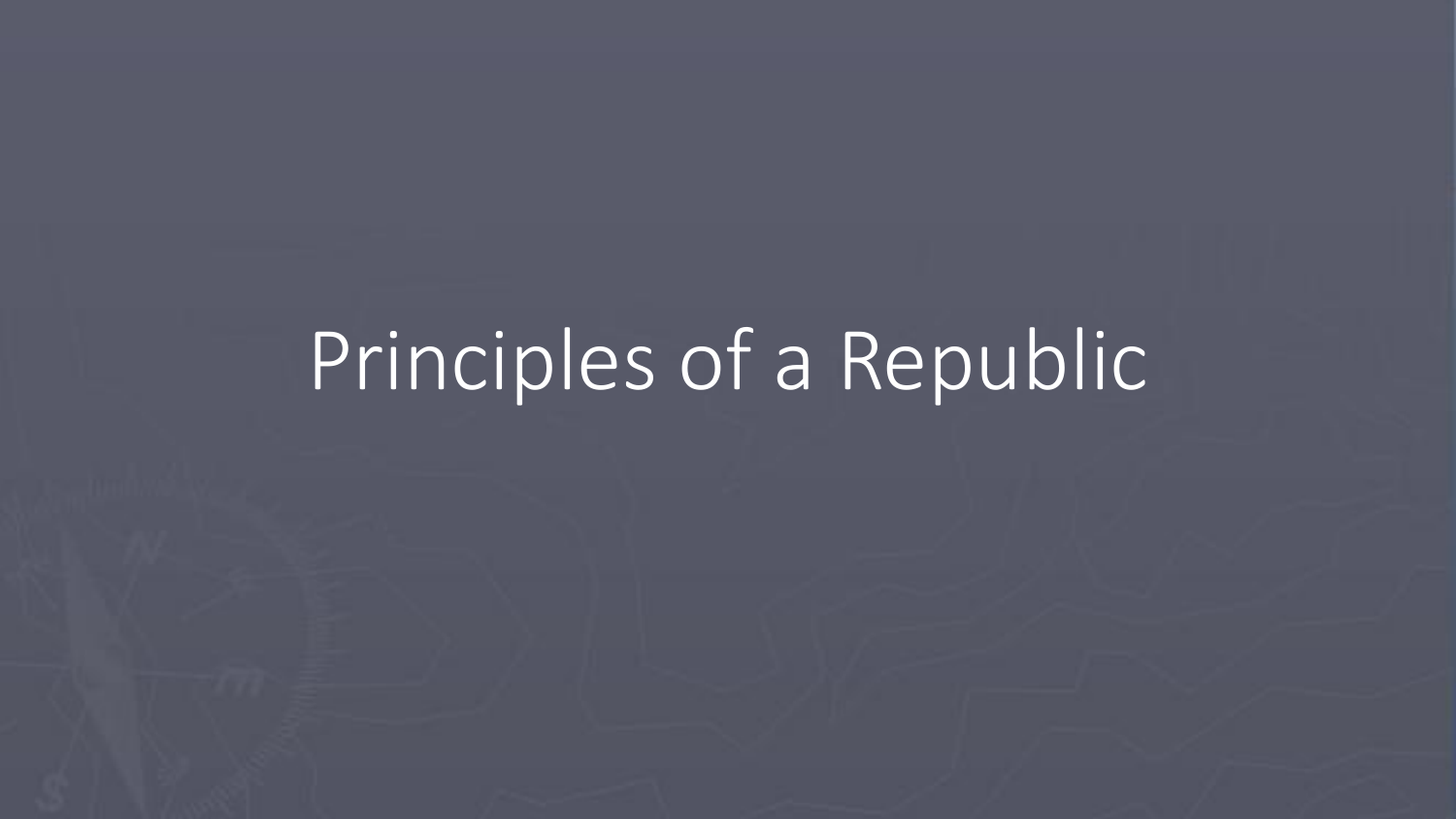## Key Vocabulary

- Democracy Political system where political officials are elected by eligible members of a state
- Republic Electors vote to select representatives to serve in the government
	- As opposed to a direct democracy where citizens vote directly on governmental issues

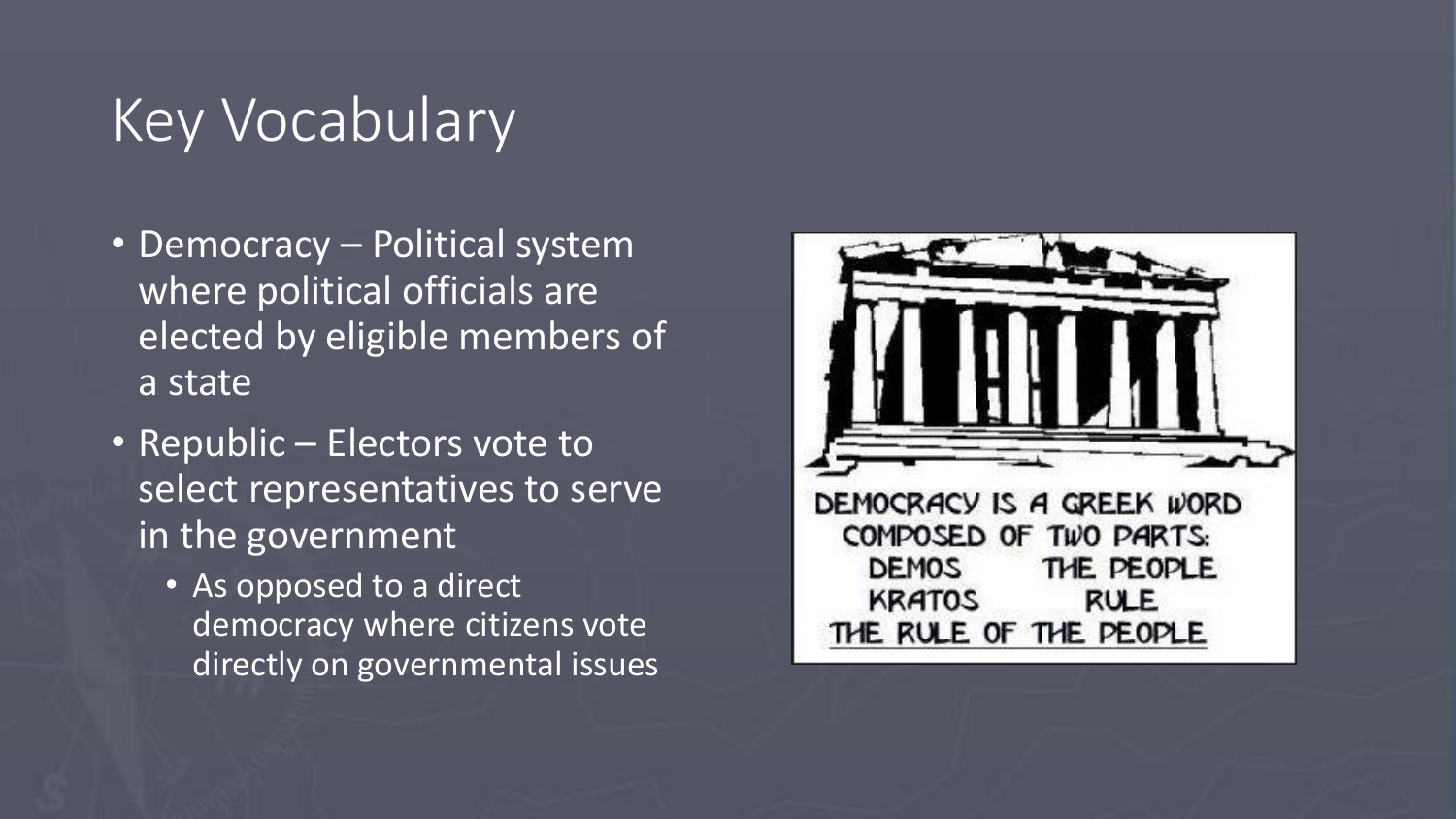#### Historical Context: Roman Republic

- Between 750 B.C.E. and 350 B.C.E. Romans develop idea of a Republic
	- People vote for representatives to the Senate
		- Initially Limited representation to Patricians, eventually expanded to Plebeians
	- Representatives an elected official who participates in the making and passing of llaws<sub>1</sub>
	- Senators handle governmental operations
		- Passed laws on behalf of the people

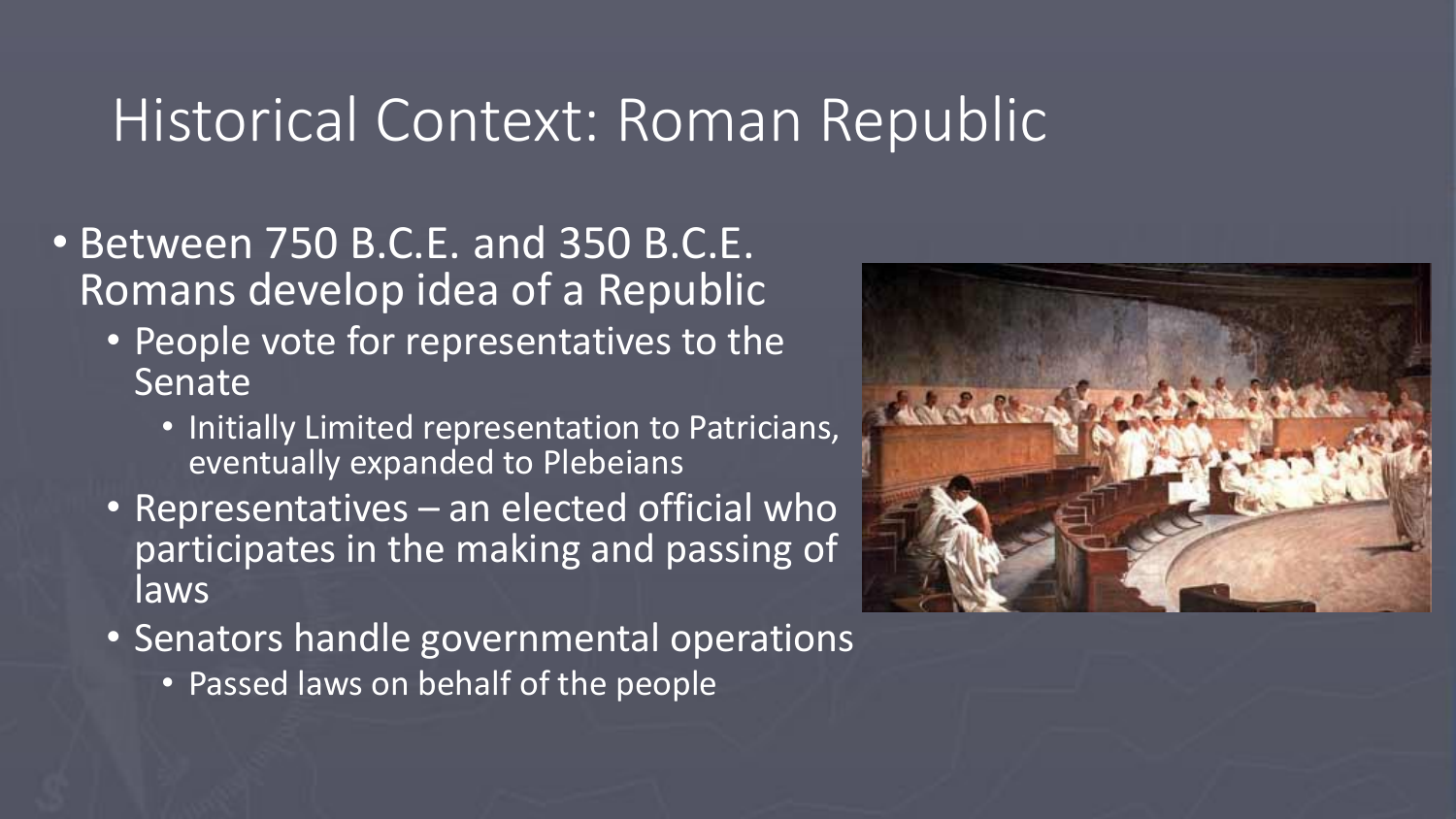#### Parliamentary vs. Presidential Republic

- President Elected official who is constitutionally separate and independent from legislature
- Parliament Electors select representatives, who then select a Prime Minister as head of government
- Countries can form hybrid variants of these depending on needs of country

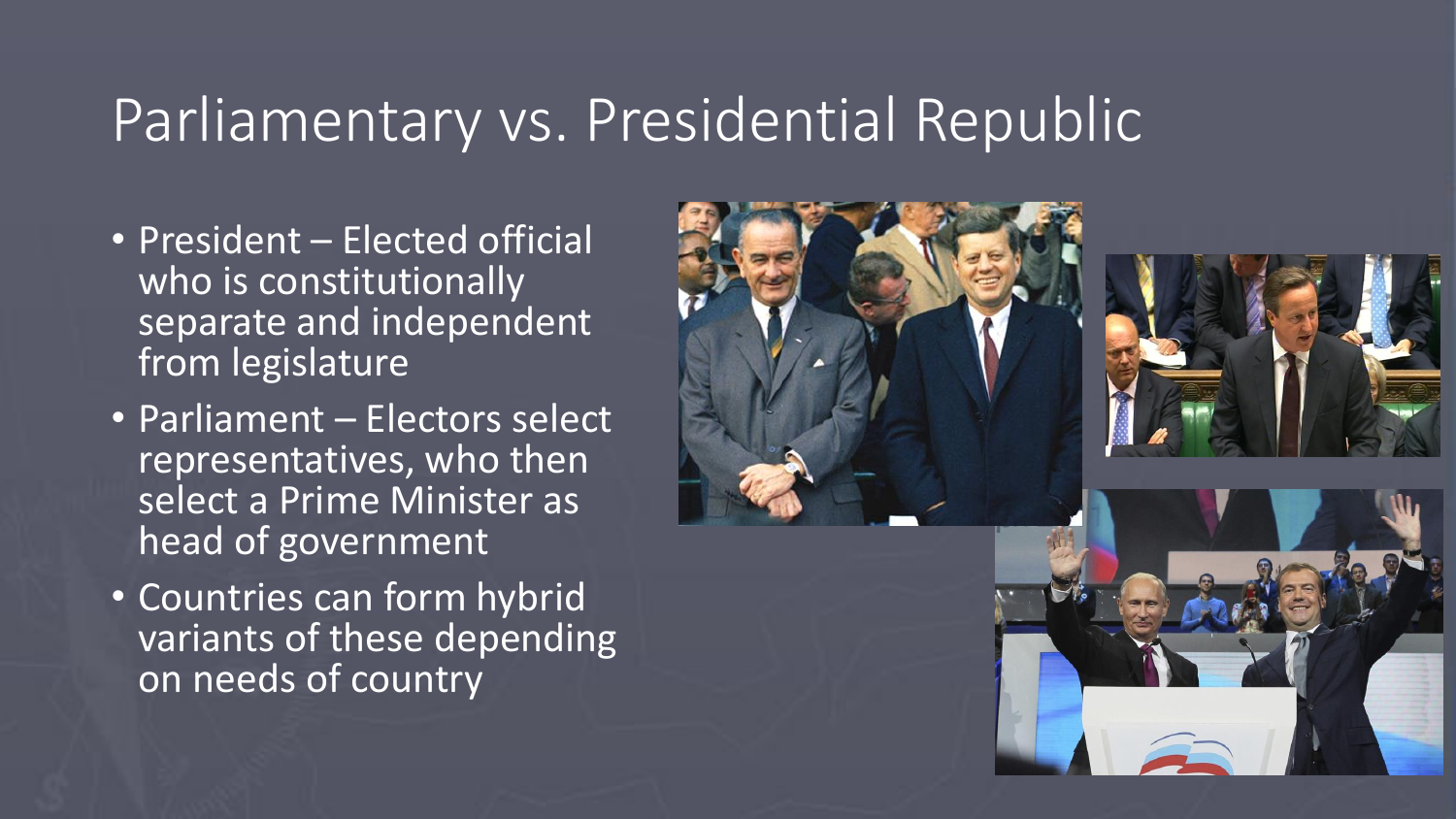## Benefits

- Republic system allows voters to select representatives who will vote on legislation on their behalf
- Allows for local voice in national politics
	- Two Senators from each state
	- 435 Representatives from population based voting districts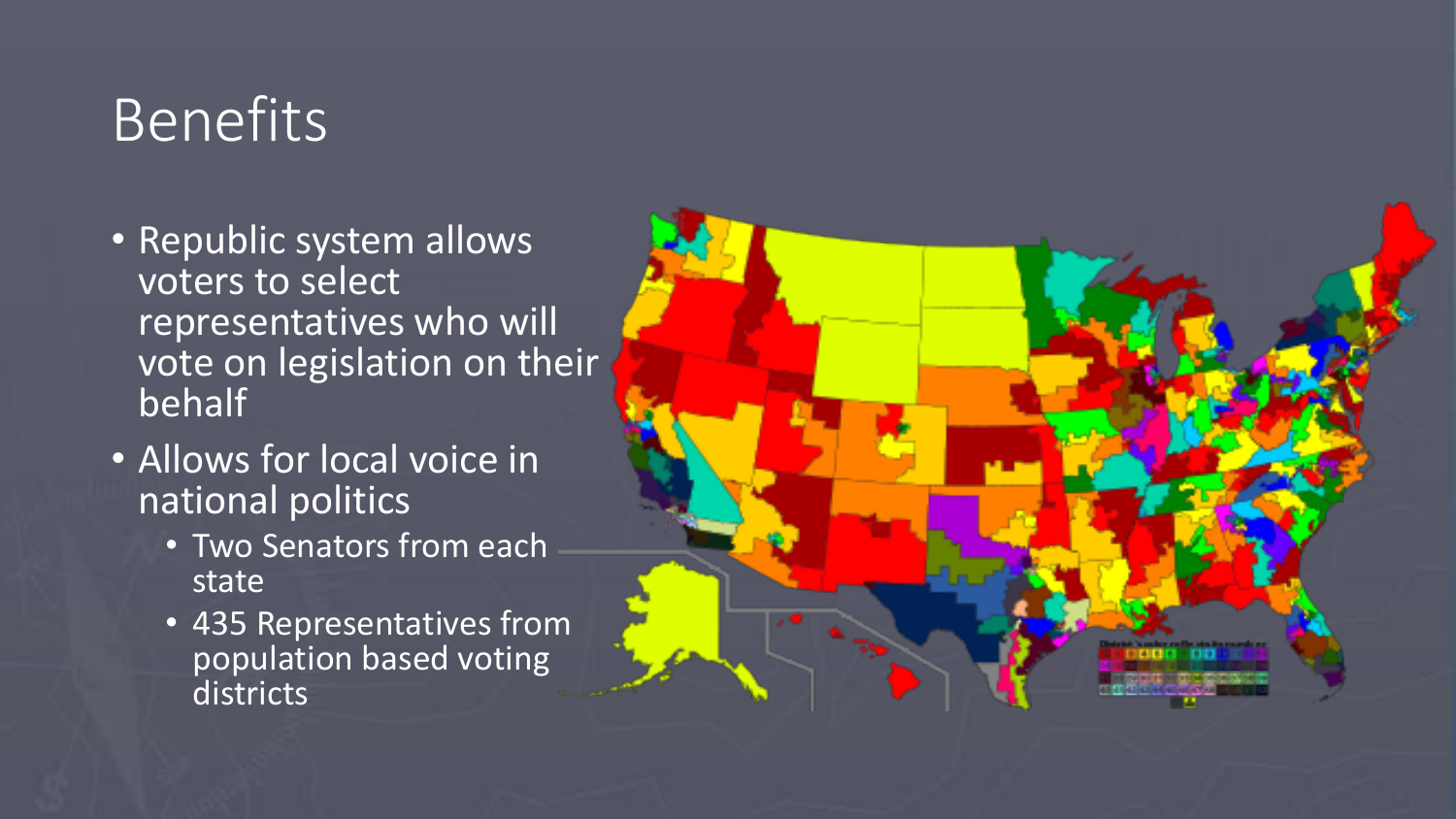### Map of Countries with Republican Systems

Presidential republics with a full presidential system Presidential republics with a semi-presidential system

Parliamentary republics with an executive presidency dependent on the legislature

Parliamentary republics with a ceremonial/non-executive president, where a separate head of government leads the executive